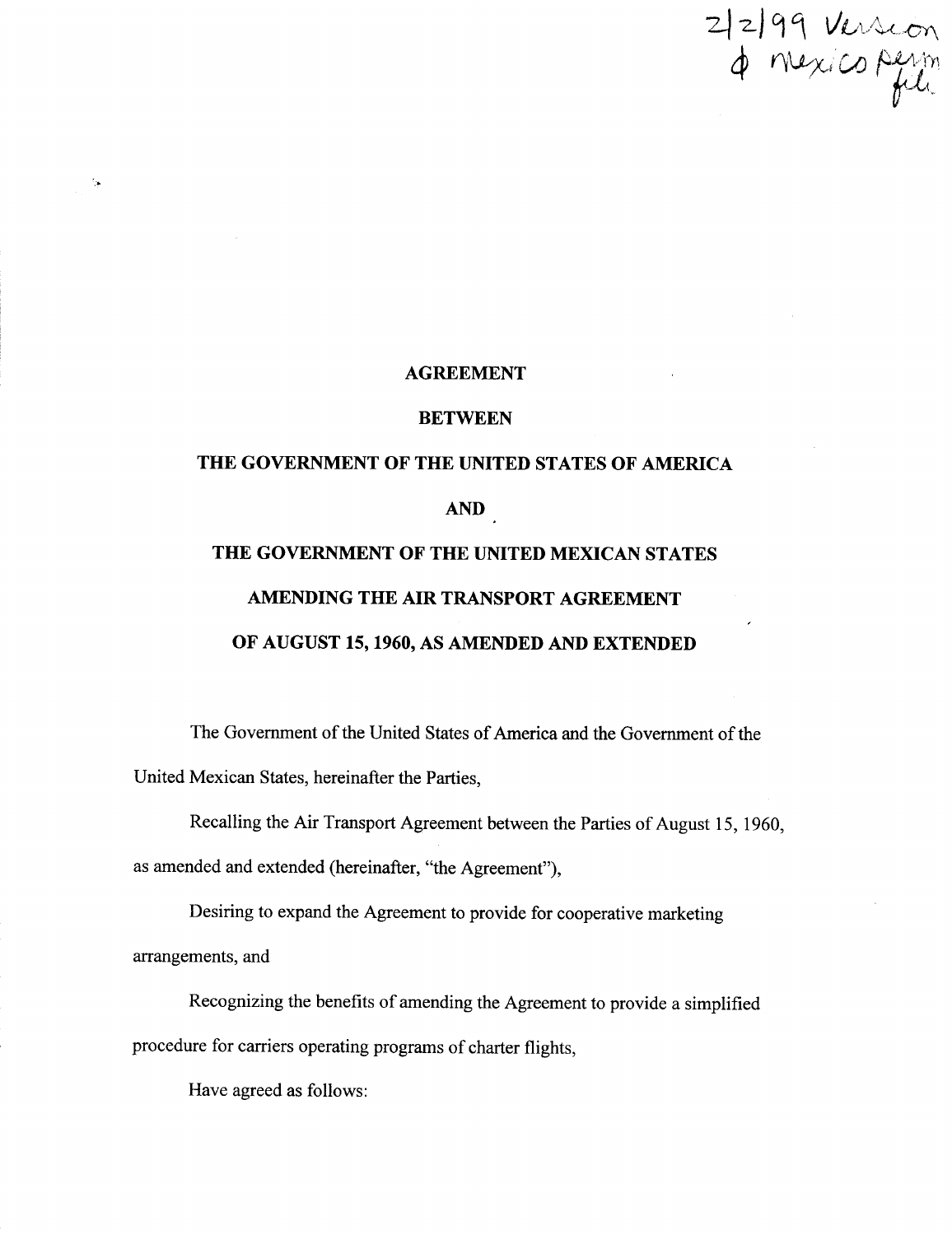## Article I

1 . Point c of paragraph 1 of Annex II of the Agreement shall be replaced with the following:

c. In the case of individual charter flights and charter flight programs or series of flights, each Party's airlines which are in possession of the corresponding permits issued by the Government of Mexico and the Government of the United States that have all of their documents in order and that have complied with all of the established requirements, may perform charter flights of passengers or of cargo between both territories, presenting a flight notification form : (1) at least 24 hours in advance of an individual charter or in advance of the first flight in a charter flight program or series of flights involving fewer than ten flights ; or (2) at least five working days in advance of the first flight in a charter flight program or series of flights involving ten or more flights. Notifications may be submitted within a shorter period of time at the discretion of the receiving Party. Each Party shall make its best efforts to facilitate the authorization of a charter flight program or series of flights for which notice was not timely filed .

2. Points f and g of paragraph 1 of Annex II shall be deleted.

3. An Annex III shall be added to the Agreement to read as follows:

### Annex III

## COOPERATIVE MARKETING ARRANGEMENTS

1. In operating or holding out the authorized services on the agreed routes, any designated airline of one Party may enter into cooperative marketing arrangements with an airline or airlines of either Party, provided that all airlines

2